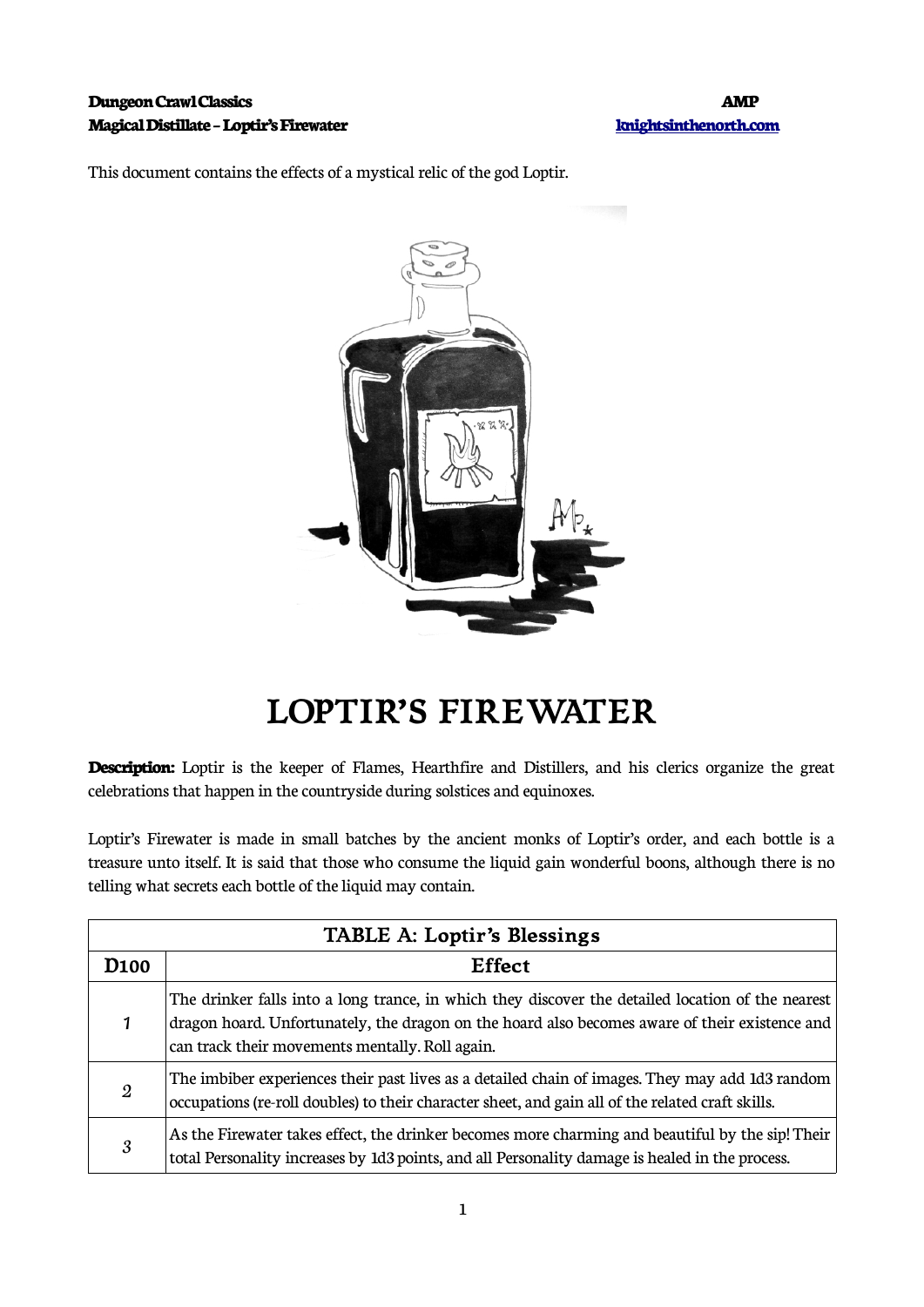| $\overline{4}$           | A sliver of divinity has slipped into the brew. The imbiber gains the ability to cast a cleric spell.<br>Roll d30: (1-11) $1^{\text{st}}$ level spell; (12-22) $2^{\text{nd}}$ level spell; (23-29) $3^{\text{rd}}$ level spell; (30) drinker's pick. The<br>drinker's spell check is rolled as if they were a cleric, and they have to spend the spell's level in<br>Luck points each time they cast the spell. If the drinker is a cleric or equivalent they gain a<br>random new spell to their repertoire. |
|--------------------------|----------------------------------------------------------------------------------------------------------------------------------------------------------------------------------------------------------------------------------------------------------------------------------------------------------------------------------------------------------------------------------------------------------------------------------------------------------------------------------------------------------------|
| 5                        | The drink alights a burning hatred towards the unholy as seen by the alignment of the imbiber.<br>Non-clerics gain the ability to turn unholy as per a cleric of their level and alignment, but when<br>they use the ability they lose Luck equal to the HD of the creatures affected. If the imbiber is a<br>cleric or similar they gain a permanent +5 to their checks to turn unholy.                                                                                                                       |
| 6                        | The drinker remembers their past as a legendary healer. If they're not a cleric they gain the lay on<br>hands ability as per a 1 <sup>st</sup> level cleric, but have to spend a point of Luck each time they use it. If the<br>consumer is a cleric or related they gain a permanent +2 on spell checks to lay on hands.                                                                                                                                                                                      |
| $\overline{\mathcal{C}}$ | A deity (player's discretion) notices the drinker's mirth and joy, and is amused by it. They may<br>beseech aid from the divinity ONCE AND ONLY ONCE, utilizing the rules of the cleric's divine<br>aid ability, without fear of repercussion. When used, regardless of the result of the roll, the favor is<br>spent.                                                                                                                                                                                         |
| 8                        | The magical qualities of the drink congeal in the body of the imbiber, granting them one burst of<br>arcane power that they can release when they so decide. After this, they may teleport ONCE AND<br>ONLY ONCE within this plane of existence as per the rules of result 24-26 of the spell Planar Step<br>(pg. 225 of the DCC Rulebook).                                                                                                                                                                    |
| 9                        | The drink makes the imbiber more limber and dexterous permanently. They gain 1d3 points of<br>Agility to their maximum, and all Agility damage is healed in the process.                                                                                                                                                                                                                                                                                                                                       |
| 10                       | Suddenly, the drinker learns to understand the furtive gestures and innuendos used by the clever<br>and shifty. Non-thieves can now understand Thieves' Cant. Thieves or others already skilled in<br>the Cant gain an additional +10 on all social rolls made while using Thieves' Cant. Roll again.                                                                                                                                                                                                          |
| 11                       | Urges of violence and anger seep into the drinker's brain. Suddenly, they know the weak points of<br>those around them, gaining the Backstab ability as a thief of their level and alignment. The<br>ability increases as they level up. Thieves and others with Backstab gain an additional +2 bonus on<br>their Backstab skill.                                                                                                                                                                              |
| 12                       | The consumer falls into a dream of the past, remembering their ancient origins as a small hairy<br>mammal in the jungles full of deadly predators. As they come to, they bring back memories that<br>give them the ability to Sneak & Hide as a halfling of their level. The skill increases as they gain<br>levels. Halflings, thieves and others able to already do this gain $a + 2$ to the relevant skills when<br>drinking.                                                                               |
| 13                       | As the Firewater warms their gullet, the consumer realizes that they're actually rather greedy.<br>This greed coalesces into the skill and desire to Pick pockets as a thief of their level; the skill<br>increases as they level up. Drinkers already skilled gain a permanent +2 to their Pick pockets skill.                                                                                                                                                                                                |
| 14                       | A reverie full of tall metal mountains fills the drinker's mind. The dreams place them as a<br>gigantic long-armed ape, climbing ever upwards as strange sirens bellow in the distance. As they<br>come to, they bring back a skill to Climb sheer surfaces as a thief of their level. The skill increases<br>as they gain in experience. Consumers who already have the skill gain an additional +2.                                                                                                          |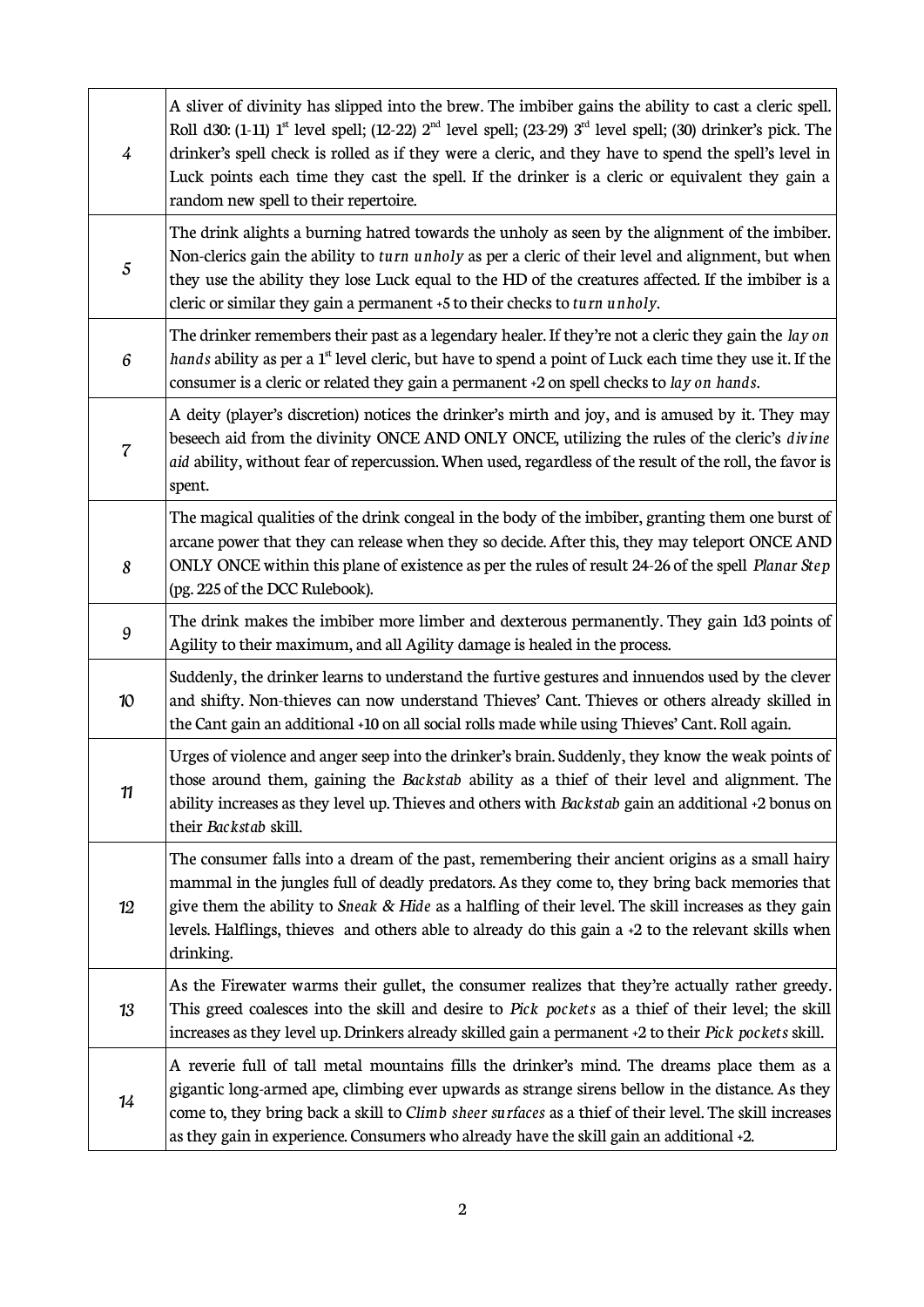| 15 | As the drink seeps into their brainpan, the consumer gains an innate understanding of<br>mechanics, especially as they pertain to locks. They gain the thief ability Pick locks, as a thief of<br>their level and the ability increases as they gain in experience. If the imbiber already has the skill<br>they gain a permanent +2 bonus.                                                                            |
|----|------------------------------------------------------------------------------------------------------------------------------------------------------------------------------------------------------------------------------------------------------------------------------------------------------------------------------------------------------------------------------------------------------------------------|
| 16 | The drink brings on paranoia in the consumer. After a phase of confusion they gain the skills<br>Find Traps and Disable Traps as if they were thieves of equal level; the skills increase as they gain<br>levels. Imbibers already versed in the abilities gain a permanent +2 bonus to both.                                                                                                                          |
| 17 | As their pupils enlarge, and focus again, the drinker notices an increased attention to detail. They<br>gain the ability to Forge documents as per a thief of their level. The skill increases as they gain in<br>experience. Those already versed in the art gain a permanent +2 to the ability.                                                                                                                      |
| 18 | The drinker becomes mildly obsessed with their appearance, and very aware of the contours on<br>other's faces. They gain the Disguise self ability as a thief of their level, and the ability increases as<br>they gain experience. Those already skilled in the art gain an additional +2 to their skill.                                                                                                             |
| 19 | Looking down at their soiled cocktail napkin, the consumer sees the hidden patterns beyond the<br>veil of words. Coming to after a short coma, they realize that they can Read languages as a thief of<br>their level; the skill increases as they gain in ability. Those already able to Read languages gain a<br>permanent +2 to the skill.                                                                          |
| 20 | As the liquor slips down their gullet, the imbiber realizes how to handle substances like this<br>better. They gain the ability to Handle poison as a thief of their level, and the skill increases with<br>their level. Drinkers with the skill gain an additional +2 to it.                                                                                                                                          |
| 21 | Arcane runes flash behind the drinker's eyelids, and as they open them they realize that magical<br>text isn't all that different from the mundane. They gain the thief ability Cast spell from scroll as<br>a thief of their level, increasing it as they level up. Thieves and others with the skill roll with gain<br>a +1d on the skill from now on.                                                               |
| 22 | The drink is liquid Luck! Whenever they spend Luck from now on, instead of adding points on a<br>one-to-one basis they may add 1d2 points on the roll, similar to a thieves' Luck Die. Those already<br>equipped with a <i>Luck Die</i> gain a +1d increase on theirs, permanently                                                                                                                                     |
| 23 | The sip brings on a bout of fervent chaos! Roll five times on the table, apply three of the results on<br>the imbiber, and divide the remaining two on their friends and compatriots. The division of the<br>results is Judge's discretion, but the players should provide a description of the shenanigans that<br>$ensue1$ .                                                                                         |
| 24 | As the imbiber looks around, they notice that the drink has brought them closer to<br>understanding the eternal struggle between law and chaos. They notice that they can maybe<br>understand the alignment of others, after studying them for a turn. In this situation, roll a<br>contested d20+PER+LVL roll between them and the target, if they win they know the alignment<br>of the thing or person in question. |
| 25 | As the Firewater sinks into their system, the imbiber's frontal lobe brings forth memories as an<br>eternal pit fighter in a forgotten arena. As the memories of survival fade, they realize that they<br>are now proficient with ANY AND ALL WEAPONS.                                                                                                                                                                 |

<span id="page-2-0"></span><sup>1</sup> Alternatively, the Judge rolls NUMBER OF PLAYERS X 2 times on the table, and has a bidding war of spending Stat points for the results. The players still need to narrate the night.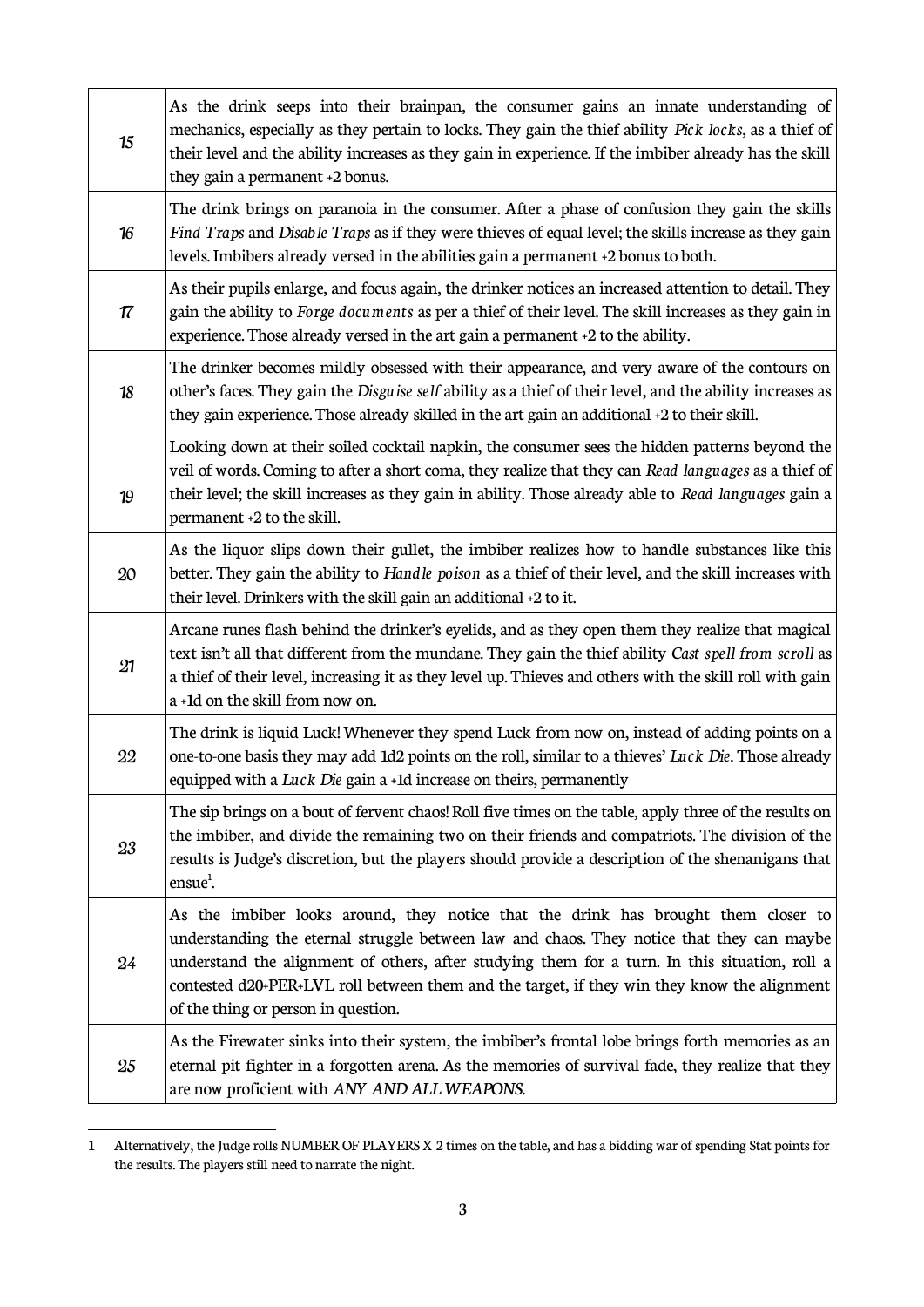| 26 | Quickly downing the drink, the imbiber notices their reactions speeding up. They can now add<br>their level to all of their initiative rolls as an additional bonus <sup>2</sup> .                                                                                                                                                                                                                                                                                                                                                                                                     |
|----|----------------------------------------------------------------------------------------------------------------------------------------------------------------------------------------------------------------------------------------------------------------------------------------------------------------------------------------------------------------------------------------------------------------------------------------------------------------------------------------------------------------------------------------------------------------------------------------|
| 27 | Apparently brewed of green vegetables and algae, the drink contains enough power to swell the<br>drinker's muscles! The drinker gains a bonus of 1d3 Strength to their maximum value, and all<br>Strength damage is healed.                                                                                                                                                                                                                                                                                                                                                            |
| 28 | The drink brings back memories of a past as a skilled fighter! The drinker gains a deed die as a $1st$<br>level warrior. Those already equipped with a deed die gain a permanent +1d on theirs.                                                                                                                                                                                                                                                                                                                                                                                        |
| 29 | The imbiber sees all of the duels witnessed by drunken audiences in the past aeons. This<br>knowledge lets them see more in the heat of battle, increasing their critical range permanently by<br>one step <sup>3</sup> .                                                                                                                                                                                                                                                                                                                                                              |
| 30 | The drinker remembers that one time that they tried out that one weapon. The player may<br>choose a Lucky weapon (like a warrior), gaining +1 to the use of it.                                                                                                                                                                                                                                                                                                                                                                                                                        |
| 31 | As the liquor warms their body and sinks into their gut, the imbiber notices their senses<br>sharpening. They now see, smell and hear as a wolf does <sup>4</sup> . Also, they become a little hairier and<br>their teeth sharpen.                                                                                                                                                                                                                                                                                                                                                     |
| 32 | The drink reminds them of languages that they've heard in passing before. Suddenly,<br>understanding returns to the mind of the drinker! They gain 1d6 additional languages from<br>Appendix L (pg. 440 DCC Rulebook); player's pick as long as they tell the story of where the<br>character heard them.                                                                                                                                                                                                                                                                              |
| 33 | Usually, alcohol has the opposite effect. But this bizarre drink increases the imbiber's maximum<br>Intelligence by 1d3, and heals all Intelligence damage.                                                                                                                                                                                                                                                                                                                                                                                                                            |
| 34 | Arcane magic takes host inside the drinker's mortal coil. They gain an ancient wizardly secret as<br>an ability. Roll d100: (1-26) gain 1 <sup>st</sup> level spell; (27-49) gain 2 <sup>nd</sup> level spell; (50-72) gain 3 <sup>rd</sup> level spell;<br>(73-90) gain $4th$ level spell; (91-95) gain $5th$ level spell; (96-100) Judge's choice. The drinker can cast<br>the spell as a wizard of their level and skill would, but has to spend the spell's level in Luck points<br>each time they cast it <sup>5</sup> . Arcane casters gain a random spell into their reperoire. |
| 35 | The arcane world gazes upon the imbiber favourably! If they have an active patron bond (as cast<br>on self), their bond increases by one step on the spell result list. If they don't, a random patron<br>(roll, or Judge's choice), chooses them: roll d20+DRINKER'S LEVEL+10. They gain access to<br>anything the patron offers their followers on this level, and they gain Invoke Patron as an ability<br>for that patron as a wizard of their level.                                                                                                                              |
| 36 | The drinker passes out. When they wake up, they notice a creature has picked them as a master.<br>The player should describe the event: after this, roll d20+DRINKER'S LEVEL+10, and generate a<br>familiar as described in the DCC Rulebook (pg. 316).                                                                                                                                                                                                                                                                                                                                |

<span id="page-3-0"></span><sup>2</sup> Warriors and such add their level twice.

<span id="page-3-1"></span> $3$  For most classes this functions like the ability of a  $1<sup>st</sup>$  level warrior. For those with a raised crit range just add an additional bonus, so that for example a  $9<sup>th</sup>$  level warrior crits on 16-20.

<span id="page-3-2"></span><sup>4</sup> The DCC Rulebook gives us little direction on this, but I'd say at least 60' darkvision, and very heightened senses of smell and hearing, giving +5 on perception on both; and an ability to notice stuff otherwise beyond their senses. Judge's discretion, obviously.

<span id="page-3-3"></span><sup>5</sup> Again, keep an eye on this as a Judge. In the case of higher level spells, thieves' Luck dies count as single points, and if things are still problematic, make the damage non regenerable.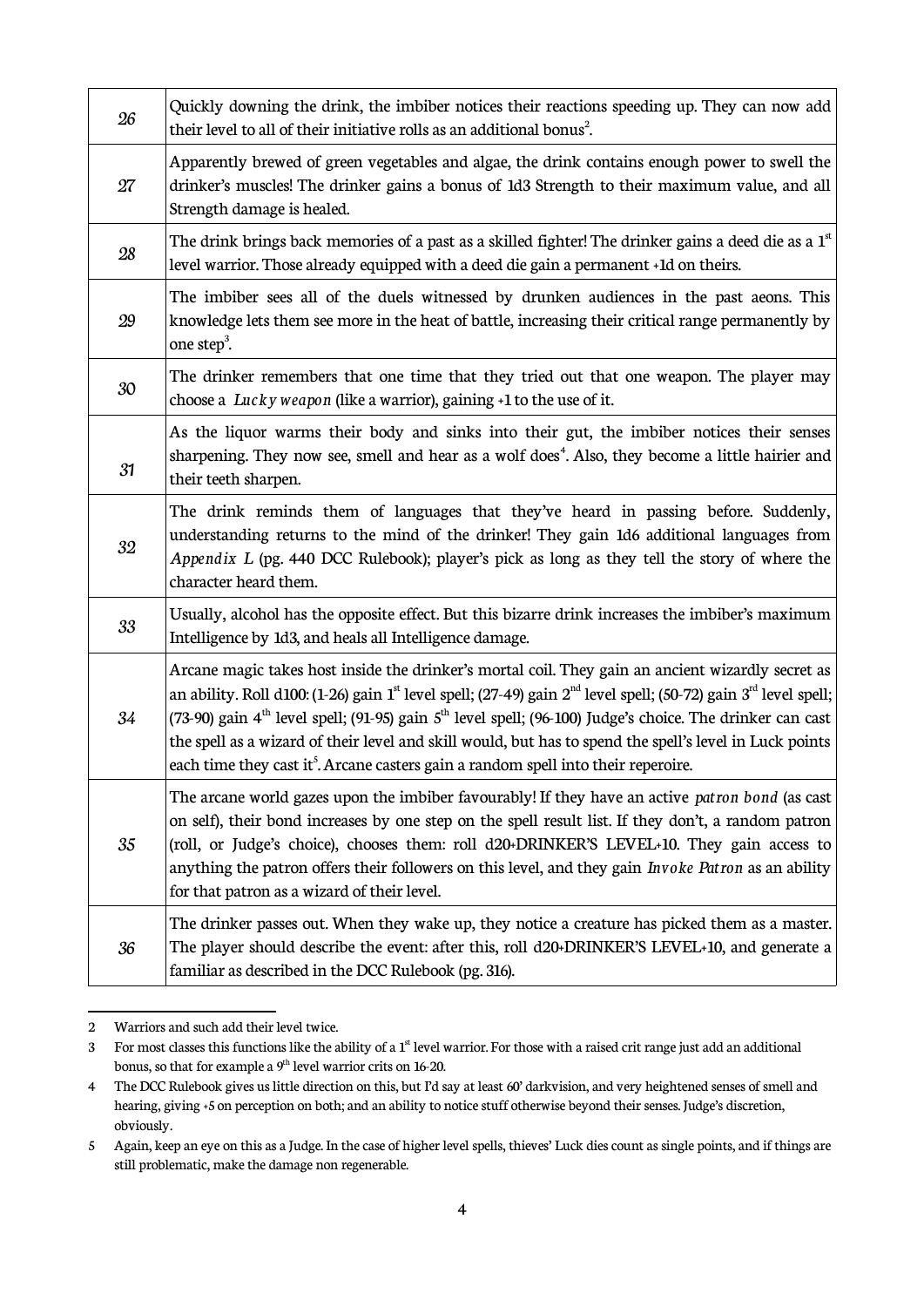| 37 | The warm, fuzzy feeling fades, as the consumer's third eye is lost in a labyrinthine hell of books<br>and secrets. They become aware of the nearest magical library, but the secret lich keeping it<br>knows they've seen things that they shouldn't, and can follow them wherever they go.<br>Additionally, roll again.                                                                                                                                               |
|----|------------------------------------------------------------------------------------------------------------------------------------------------------------------------------------------------------------------------------------------------------------------------------------------------------------------------------------------------------------------------------------------------------------------------------------------------------------------------|
| 38 | As the imbiber's vision clears, they realise they can see a new spectrum. They've gained 30' to<br>their darkvision!                                                                                                                                                                                                                                                                                                                                                   |
| 39 | After a moment of confusion, the drinker notices that they can pick up new olfactory notes<br>floating on the wind. They gain a dwarven sense of smell! If they already have the ability, it<br>doubles in efficiency (both range and accuracy).                                                                                                                                                                                                                       |
| 40 | The imbiber starts to ramble on about lost keeps and ancient mountain homes. After sobering up<br>a little they realize that they've gained the Sword and Board ability and can now speak dwarven!<br>Dwarves experiencing this increase their shield die by +1d, and gain +10 to all social checks with<br>dwarves, as they suddenly speak fluent high dwarf.                                                                                                         |
| 41 | Memories of past dungeon delves fill the drinker's mind. They understand all the treasures lost<br>and forgotten, gaining the ability to understand underground constructions like dwarves, and the<br>ability to spot hidden doors as elves, with a rating equivalent to their level. This is an additional<br>bonus to possible previous ability.                                                                                                                    |
| 42 | The thud and clang of cogs and gears fills the drinker's mind, as they remember their past in a<br>lost dwarven citadel somewhere. They long to return to this ancient place underground, despite<br>the mechanical menaces protecting it. They do not exactly know where it is, but if they make it<br>there, they gain +10 to ALL ROLLS WITHIN THE DUNGEON due to their intimate knowledge of<br>the place. Roll again.                                              |
| 43 | The drinker becomes a maggot, a worm among men. After they're done with all that crawling,<br>they realize that they've gained a 10' blindsense from avoiding all of the feet. If they already had a<br>similar ability, it's increased by $+5$ '.                                                                                                                                                                                                                     |
| 44 | The drinker sparks the interest of a watcher from beyond! If they have an active patron bond (as<br>cast on other), their bond increases by one step on the spell result list. If they don't, a random<br>patron (roll, or Judge's choice), chooses them: roll d20+DRINKER'S LEVEL+10. They gain access to<br>anything the patron offers their favored on this level.                                                                                                  |
| 45 | Inspiration grabs the imbiber, and they gain an innate understanding of mechanics, crafts and<br>construction. When trying to build or create anything, they roll their skill checks on a d30 from<br>now on.                                                                                                                                                                                                                                                          |
| 46 | The drinker's hand-eye coordination oddly improves as the drink settles. They gain the Two-<br>weapon fighting ability as an halfling, except for the special lucky rules concerning fumbles and<br>crits. Halflings with the ability gain a permanent +1 on melee to-hit rolls when fighting with two<br>weapons                                                                                                                                                      |
| 47 | The imbiber's mirth and joy become infectious! They realize that they can share their Luck, much<br>like a halfling. The consumer can now spend Luck on rolls made by others, with a single point<br>counting for 2 for this purpose. Their Luck regenerates mundanely however, and remember that<br>there can only ever be one Luck battery in the party. For halflings, this effect increases the effect<br>of their transferred Luck to three points per one spent. |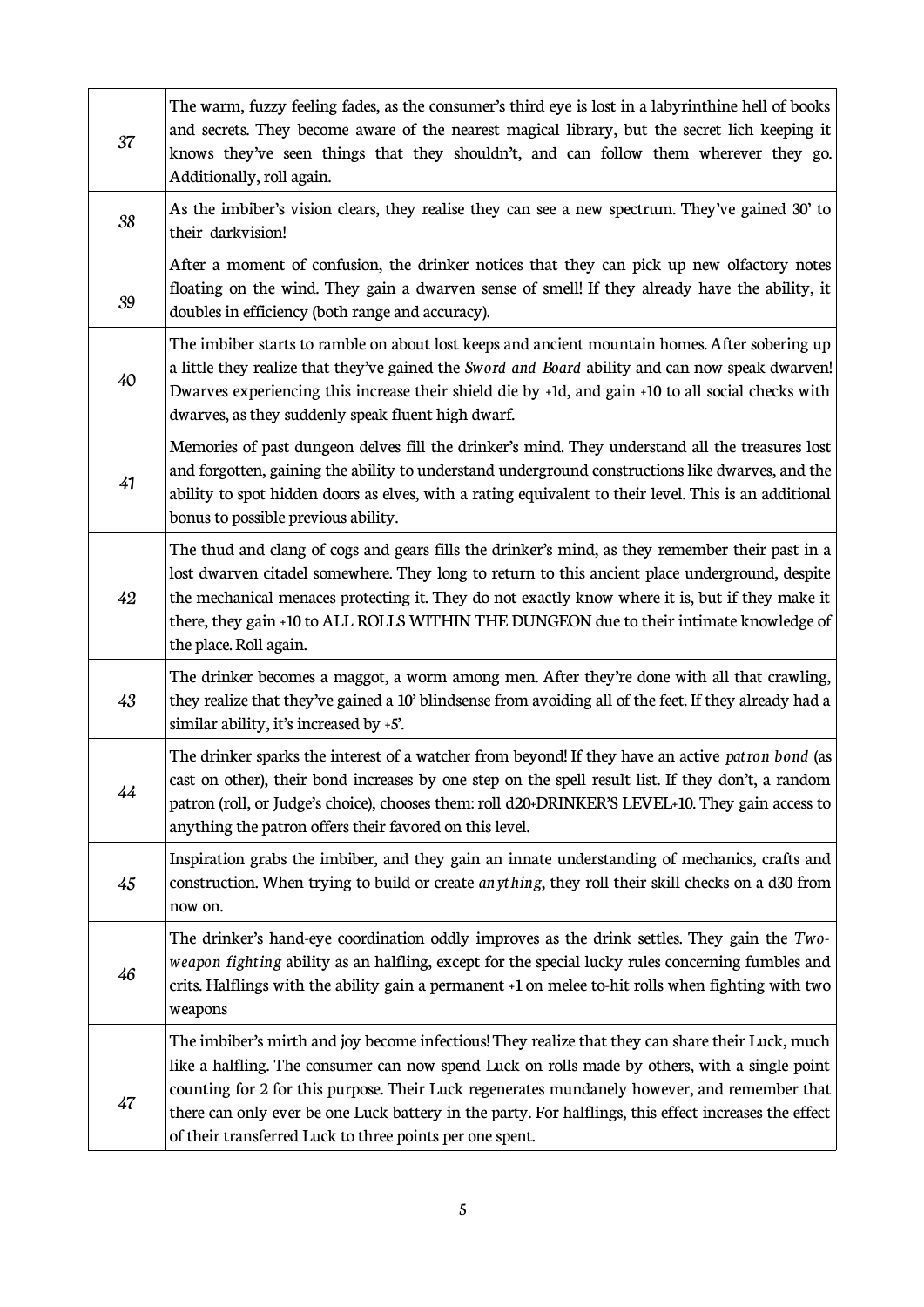| 48 | The consumer bellows a mighty primal roar as the potent liquid connects them with their feral,<br>animalistic side. They gain the ability to draw from this power to execute natural attacks, causing<br>1d6 points of base damage, and utilizing their melee attack bonuses. Their action dice remain the<br>same (although there's nothing stopping them from dual wielding claw attacks). The effect does<br>not cause permanent change to their appearance, although it manifests visually when used<br>(player's description). |
|----|-------------------------------------------------------------------------------------------------------------------------------------------------------------------------------------------------------------------------------------------------------------------------------------------------------------------------------------------------------------------------------------------------------------------------------------------------------------------------------------------------------------------------------------|
| 49 | The drink slips straight to the consumer's feet, causing them to dance a quick, joyful jig. After the<br>moment of mirth passes, they notice that their movement is permanently increased by 5'.                                                                                                                                                                                                                                                                                                                                    |
| 50 | After a slight blackout, the imbiber finds themselves in the company of the nearest animal,<br>having a friendly cuddle. They now have a skill called Animal empathy, and are able to<br>communicate and commune with beasts. Friendly targets are likely to comply easily, while<br>hostile or suspicious targets receive a Will save against the user's result. Drinkers with access to a<br>similar ability gain a permanent +2 on their skill.                                                                                  |
| 51 | The warm, golden liquor lubricates the drinker's social graces. They become naturally charismatic<br>and jocular, and may use a d30 on any social checks.                                                                                                                                                                                                                                                                                                                                                                           |
| 52 | The bottle is full of rough drink for tough drinkers! After finishing the bottle, the imbiber notices<br>their body toughening up as well. They gain a permanent +2 to their AC.                                                                                                                                                                                                                                                                                                                                                    |
| 53 | The liquor nudges a forgotten spark within the consumer's astral presence. They're suddenly able<br>to channel this force into their combat prowess, granting them a +1 on all damage rolls made with<br>both melee and ranged attacks (but not spells). Additionally, the user's attacks become magical,<br>with the following quality, roll 1d6: (1) eldritch; (2) fire; (3) electric; (4) necrotic; (5) acidic; (6)<br>alignment.                                                                                                |
| 54 | The drinker remembers their past mistakes made in combat, and learns from them. From now<br>on, they may spend a point of Luck to cancel a fumble made in combat (the attack still misses).<br>For those with access to this skill already (warriors and dwarves), spending the Luck point allows<br>them to re-roll the attack altogether.                                                                                                                                                                                         |
| 55 | The consumer becomes more controlled and suave in their movements. Their fumble die is<br>permanently reduced by -1d on the dice chain, regardless of what armor they're wearing.                                                                                                                                                                                                                                                                                                                                                   |
| 56 | Fervor and fury course through the drinker's body, and they become more powerful and skilled<br>in causing pain to others. Their critical die is increased by +1d, and their critical table is increased<br>by one step.                                                                                                                                                                                                                                                                                                            |
| 57 | The drink causes the consumer to go on an adventurous binge (player's description), at the end of<br>which they are returned back next morning by a faithful steed! This mount will follow them and<br>will obey their simple commands from now on. Roll 1d6 to determine the type of the mount: (1)<br>horse; (2) pony; (3) mule; (4) camel; (5) boar; (6) a strange beast (Judge's discretion).                                                                                                                                   |
| 58 | The imbiber becomes more hale and hearty through the power of alcohol! They gain 1d3 points to<br>their maximum Stamina permanently, and all Stamina damage is healed.                                                                                                                                                                                                                                                                                                                                                              |
| 59 | The drink takes the imbiber into deep reverie, where they dream of the ancient empires of<br>Hyperborea. In their trance, the last living hyperborean reaches out to them, from their eldritch<br>stasis up in a pyramid in the frozen north. These dreams continue indefinitely after this event.<br>Roll again.                                                                                                                                                                                                                   |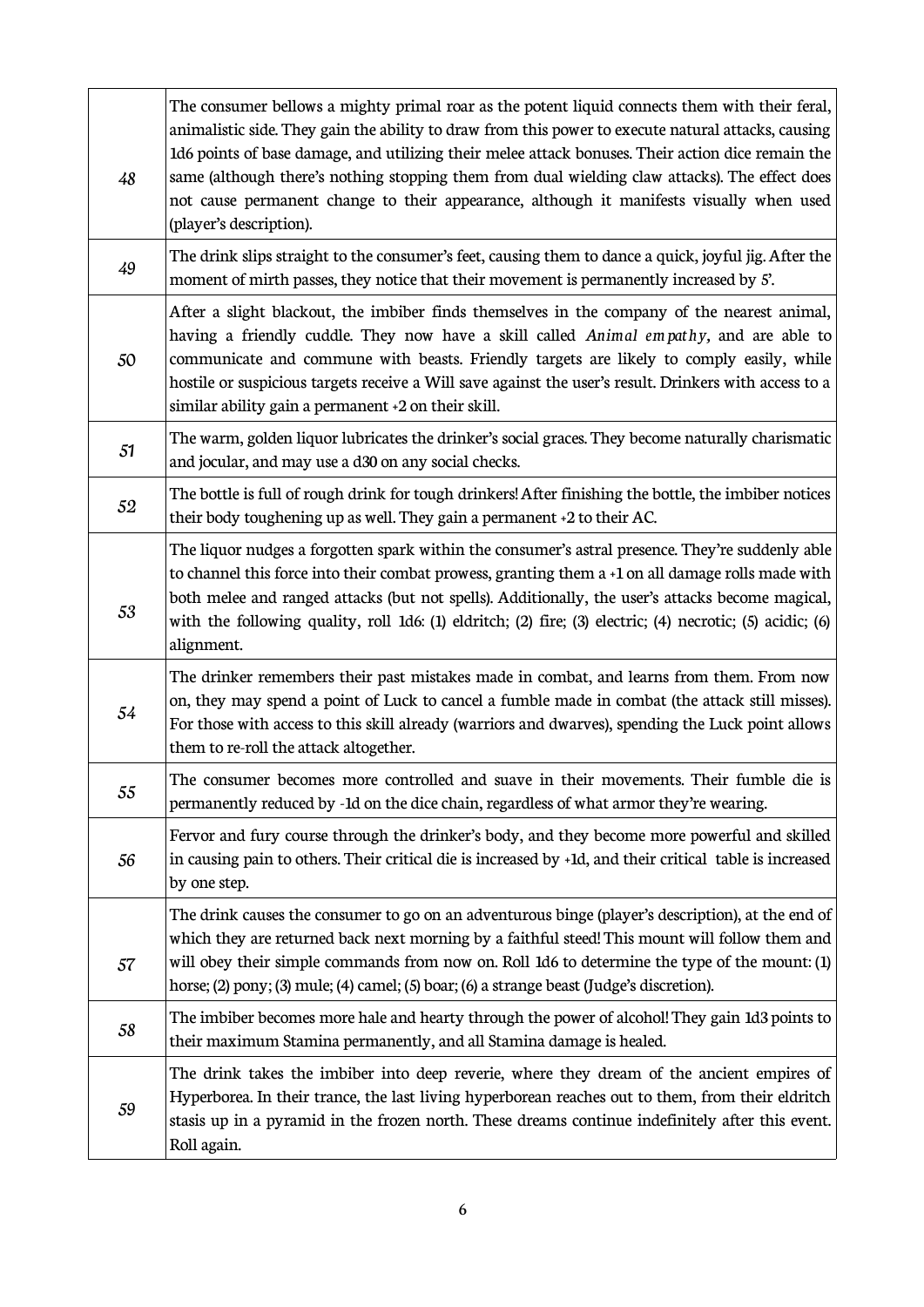| 60 | The consumer becomes silent, lost in thoughts and memories of the northern wild. As they come<br>to, they realize that they've gained a great deal of survival skills: they may now roll all wilderness<br>and survival related checks on a d30.                                                                                                                                          |
|----|-------------------------------------------------------------------------------------------------------------------------------------------------------------------------------------------------------------------------------------------------------------------------------------------------------------------------------------------------------------------------------------------|
| 61 | After finishing the bottle, the imbiber falls down stone drunk and senseless. After they come up<br>from their stupor, they've become hardier: from now on, they take twice as long to bleed out after<br>being knocked to 0 HP or below, and when recovering the body may use the highest Luck score<br>present to roll for survival.                                                    |
| 62 | The drink is good for health. Really good. The consumer's hit die is increased by +1d on the dice<br>chain, and they gain +1 HD to their hit points immediately.                                                                                                                                                                                                                          |
| 63 | The liquor is infused with ancient medicinal herbs, and tastes like it too. The drinker gains a<br>permanent bonus to their Fort save equal to their level, the bonus increases as they level up.                                                                                                                                                                                         |
| 64 | The drink improves the consumer's reflexes permanently. They gain a bonus to their Ref save<br>equal to their level; this bonus increases as they gain in level.                                                                                                                                                                                                                          |
| 65 | The consumer finds themselves in a heated debate as the drink warms their gullet. After the glow<br>fades, they realize they've become more stubborn, gaining a permanent bonus equal to their level<br>to their Will save. This bonus increases as they gain experience.                                                                                                                 |
| 66 | The drinker becomes fantastically inebriated, but notices that the morning after is fresh and easy<br>despite it. They've gained an increased healing factor, healing all damage at double the normal<br>rate, and gaining a +1 on any healing dice expended on them by clerics.                                                                                                          |
| 67 | The magical liquor makes the drinker fearless and inspirational! All their allies roll morale checks<br>on an increased die, and their own resistance rolls against fear and similar effect are rolled a d30.                                                                                                                                                                             |
| 68 | The dark, volatile liquid makes the drinker's temper fearsome! Their opponents roll all morale<br>checks on a reduced die, and their own saves against fear and similar effects are rolled a d30.                                                                                                                                                                                         |
| 69 | The drink clears the consumers mind of doubt and hones their senses. From now on, they never<br>suffer from attacks of opportunity in combat, and are always able to make such strikes when<br>opportunity arises.                                                                                                                                                                        |
| 70 | The drink has been distilled from fame and legend! As it settles, the drinker becomes known<br>through the land for their legendary deeds (player's narrative): the deeds need not be real, but can<br>revolve around past achievements. Everyone now knows their name, for whatever good that does<br>them (situational effect at Judge's discretion). Roll again.                       |
| 71 | This particular bottle holds the secrets of the elements. The imbiber gains +5 on all resistance rolls<br>against a specific type of force. Roll 1d4: (1) fire; (2) electricity; (3) cold; (4) acid and entropy.                                                                                                                                                                          |
| 72 | The liquor makes the consumer feel lighter and more buoyant. Due to this, they are permanently<br>affected by Feather fall, as result 12-13 on the spell table (pg. 140 of the DCC rulebook).                                                                                                                                                                                             |
| 73 | The drinker's eyes are brought into sharper focus, and they can spot things much better. They<br>gain +2 on perception checks, and can fire ranged weapons into melee without penalty.                                                                                                                                                                                                    |
| 74 | After emptying the bottle, the consumer feels an unerring urge to challenge people to arm<br>wrestling and similar tests of strength. They quickly realize that they've gained a special knack to<br>these tricks: the drinker has a permanent +3 bonus on all grapple rolls, and can use weapons to<br>cause subdual damage without the usual reduced die involved with such endeavours. |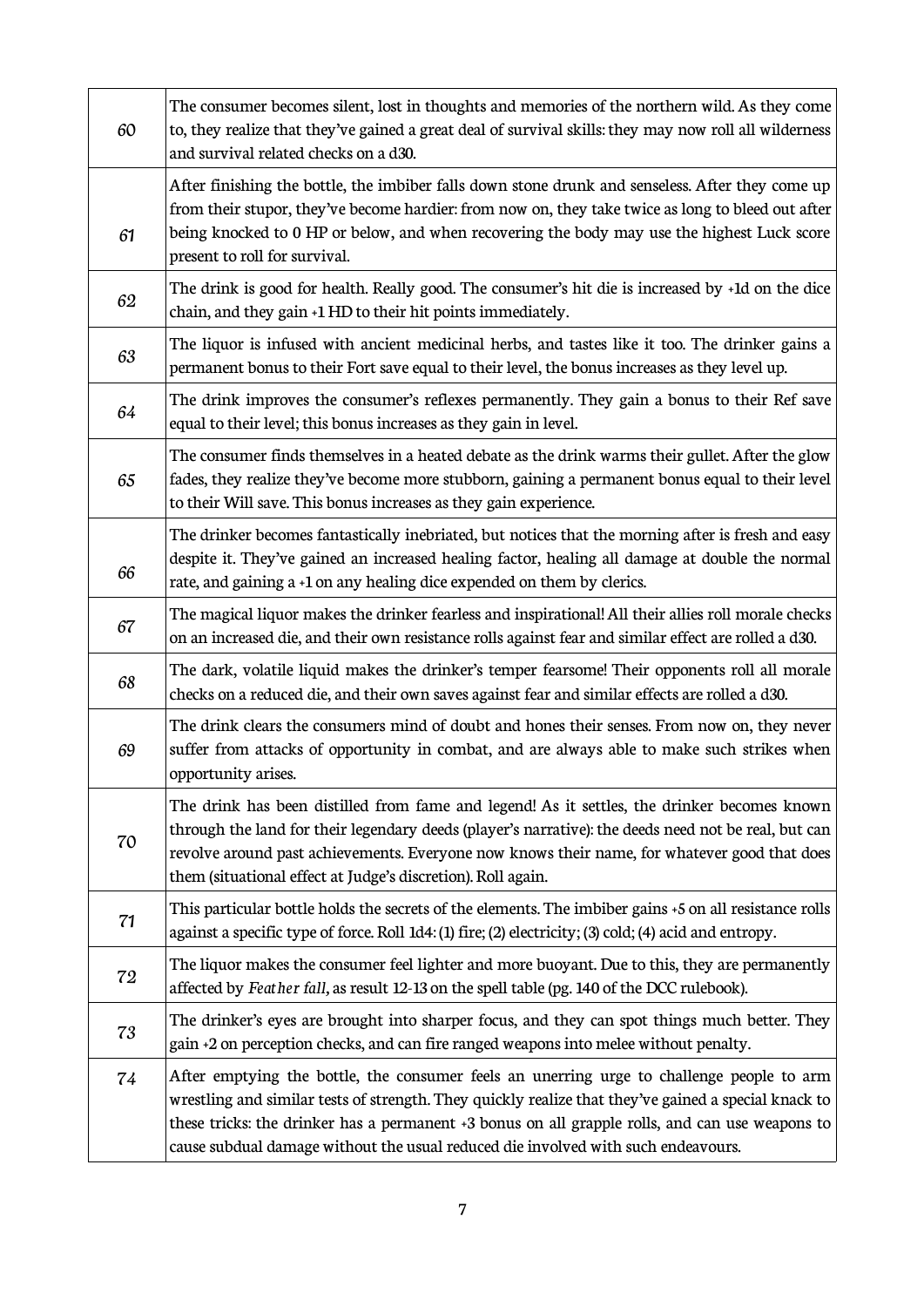| 75 | The drinker grows physically as they finish the draught. They gain a permanent increase in size,<br>as per result 14-17 in the spell Enlarge (pg. 139 of the DCC rulebook). Strangely (but fortunately),<br>their clothing and armor seems to expand to suit their new demeanor.                                                                                                                                      |
|----|-----------------------------------------------------------------------------------------------------------------------------------------------------------------------------------------------------------------------------------------------------------------------------------------------------------------------------------------------------------------------------------------------------------------------|
| 76 | The drink is a powerful anti-magic solvent, and some of its power remains as it passes through<br>the consumer's system. They gain a $+2$ against all saves against all magical effects.                                                                                                                                                                                                                              |
| 77 | The magical liquor permanently limbers up the drinker's vocal chords, giving them the ability to<br>use the wizard spell Ventriloquism (pg. 158 of the DCC rulebook) as an ability, rolling<br>2d10+LEVEL for their spellcheck. If the spell is lost the speaker's voice is overtaxed for the next 24<br>hours, forcing them to speak in hushed tones for that period of time.                                        |
| 78 | The drink tickles the imbiber's sense of mischief. They gain the ability to use the wizard spell<br>Cantrip (pg. 130 of the DCC rulebook) as an innate ability, rolling 2d10+LEVEL for their<br>spellcheck. If the spell is lost, the ability is lost for 24 hours <sup>6</sup> .                                                                                                                                     |
| 79 | The potent liquid sends the consumer on a fantastical bender (player's description)! After partying<br>for a night and a day, they are found in their quarters clasping a strange, gnarled staff. Treat this<br>item as a result 14-15 Wizard staff (pg. 199 of the DCC rulebook).                                                                                                                                    |
| 80 | The consumer disappears into a delusionary discussion with a devil that was trapped within the<br>drink. The devil is greatly amused by being let free from the liquid prison, and at the end of their<br>repartee rewards the drinker with a magic weapon! Use the rules for Sword magic (pg. 366 of the<br>DCC rulebook) to generate the item, making sure that it's one that the character has proficiency<br>for. |
| 81 | The liquor has been distilled using an ancient fey recipe. The imbiber disappears into a week-long<br>celebration in the Elflands, meeting fantastical creatures and possible even finding love! They are<br>then returned back to the place of consumption, and to others it appears as if nothing had<br>happened. But the fey may come and visit them again, eventually Roll again.                                |
| 82 | The drink isn't quite ambrosia, but is as close as mortal hands can muster! It imbues the<br>consumer with divine power, which they can release ONCE AND ONLY ONCE at a time of their<br>own choosing. This power manifests as result 32+ of the Blessing spell (pg. 255 of the DCC<br>rulebook), with the bonus equaling 1d3+CONSUMER'S LEVEL.                                                                       |
| 83 | The drink is actually a powerful magical disinfectant. Its power remains within the consumer's<br>bloodstream, allowing them a +10 against all saves vs. poison or disease.                                                                                                                                                                                                                                           |
| 84 | A little inebriated, the consumer finds themselves chatting with a stranger, who swears that the<br>drinker saved their life sometime in the past (this actually happened, player's narration). They<br>have come to pledge their life to the consumer as a follower: the user gains a random 0-level<br>retainer, who requests no pay and is forever loyal.                                                          |
| 85 | The acrid-tasting concoction jars the drinker's soul. In the process, they become aware of an<br>ancient technique to leave a portion of themselves behind into a material object, making it<br>possible to return to a living form after their current life ends. They may cast Phylactery of the<br>Soul (pg. 341 of the DCC rulebook) ONE AND ONLY ONCE with this knowledge, rolling d20+15<br>for the spellcheck. |

<span id="page-7-0"></span><sup>6</sup> JUDGE'S NOTE: The source of this power is a mischievous trickster spirit residing within the drink, who takes up the cause of the imbiber. The player may or may not be aware of this creature, Judge's discretion.